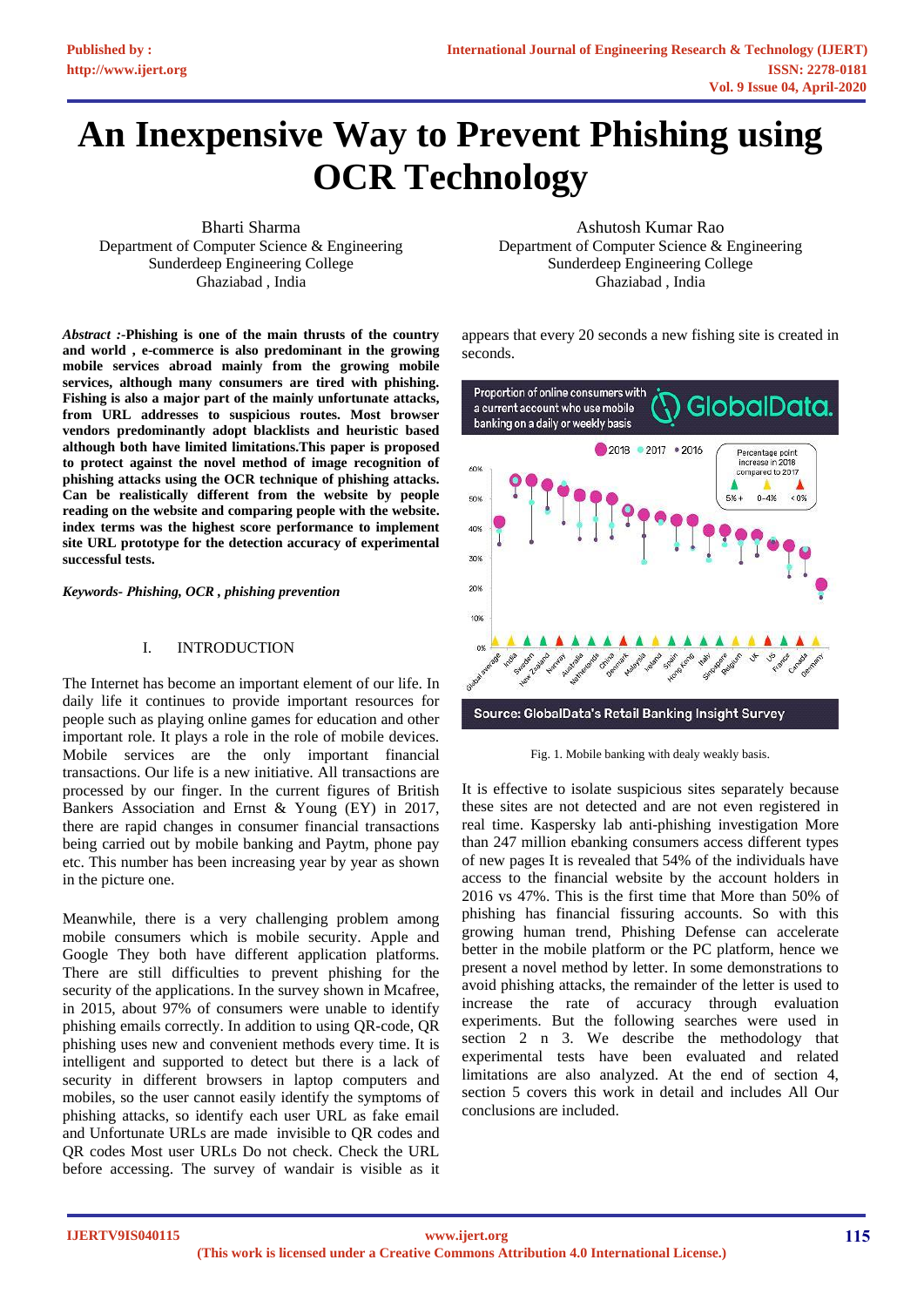# II. RELATED WORK

All the reviews we conducted have a special focus on three aspects: strategies to detect phishing, phishing prevention

and safety protection on mobile and PC platforms. In felts or wagner [2], the risk of phishing on mobiles and the risk of platform phishing and the risk of being platformed and platform has been assessed in the transfer control concept introduced in mobile browsers' websites as standard common origin policy Follow Origin Policy 1 because it is all potentially unreliable that aggregates individual websites aggregating domains into one another DOM No Se must be separated from Domino Se from Domino Se from Domino. although neither Android nor Android nor Apple restricts access to mobile websites, so phishing always occurs during control transfers such as trusted applications. Link that can be unfortunate to fusing QR code in collaboration with the emerging technology of QR code as a phishing vector As shown because it is easy to produce and the attacker alters the entire QR code gives the transforms the code replaces the code returns the transforms or the attacker returns some QRs Modifies the code. Pixel of QR code. Pixel of vector is used as vector attack. Encode lte malicious. An work was diagnosed with the unfortunate and malicious cases that use that use does redirect to phishing showed existing data QRcode in September March 2011!The fight against phishing will continue and it is plausible. Strategies are offered to detect the current prevention and fitting. Usually most browser vendors adopt two strategies, adopting the strategy Blacklisting and holistic techniques against phishing. In this method, the URL is first checked by checking the status before accessing the URL. Listing is a stable right way. Phishing cannot be stopped completely, the only reason is that all the black lists require people to report them in the phishing URL. Some way to physically improve the black list. Not enough, therefore, a new fishing website will not be able to be found in another adequate method through phishing. Website content such Eshtaan etc. went took some went from the machine learning approach!

The learning method used by most machines is lexical and host-based to describe the features adjective to the adjective example for some reached in [8], [12], [13], in URLs The properties of the analysis are considered to be related to the current electrification that is analyzed by the properties of the analysis for WHOIS2, such as IP, such as registration information and so on. Due to this, there may be difficult major problems in the future. WHOIS ban is being pursued and despite being disputed, it continues to generate very private information. Most of the information was erased from the WHOIS to comply with the European Union's General Data Protection Act Act (GDPR). Not [14] | Followed by all the phishing security hints the resource is mature on the browser. An active warning is considered more effective than a passive alert by the probe such that often users ignore popup messages.Although the prevention of phishing is more on the mobile platform, the mobile platform is more complex than expected. Also the problems are laptop and computer. Both of them keep on facing the additional challenges. Phishing links come from most of the

first phishing. This email and mobile Mobile users do not support knowing exactly how to identify the security of the platform It is unable to determine whether it can be accessed by the URL address and whether it is safe, especially when there is a lack of security. Users have a special lack of security. For example: google crome provides a lot of security compared to other browsers. It is highly secure. It provides warnings on URL cards but does not provide this feature on the Google Chrome mobile platform if the user checks the correct address of the URL If you are not a victim of any type of scam, then some scams are done by java script scrool tools. This is done to hide what replaces a fake URL within the page of the page. This is done to confuse users although the actual address is often below the page, although this risk was only recently fixed. Although this old risk is a recent risk platform.



Quick processing in other URLs poses a risk of phishing. In mobile platforms, the code remains QR code encoded, so it is unread by humans and it inserts specific QR code by dumping. Needs to be done thus the QR code has the possibility to trigger in the trigger The manipulated QR code [17], [18]Apart from the 31 QR scanner applications that have been used in 19M, the Security Alert is the only two apps to perform that feature, but they also measure false negativity errors in a higher proportion besides having 2 sources (crome browser , fasttrack). It has been recommended to improve the prevention and accuracy of phishing but the static limits black list is not far-fetched, so in this paper we present a novel approach using OCR3 technology to prevent phishing. Dynamic detection method can be deployed, it will not only blacklist the content of the web but will also check the latest with accuracy. There are boundary issues but this restriction is appropriate in the works of the issues and these restrictive issues can be avoided by using machine learning from the respective WHOIS.

#### III.METHODLOGY

#### *A. Main objectives of the research.*

The purpose of this research is only to determine the purpose of the legislation using the website, the recognition technique using the background and image of the people. Then by checking all the aspects, we identify the activities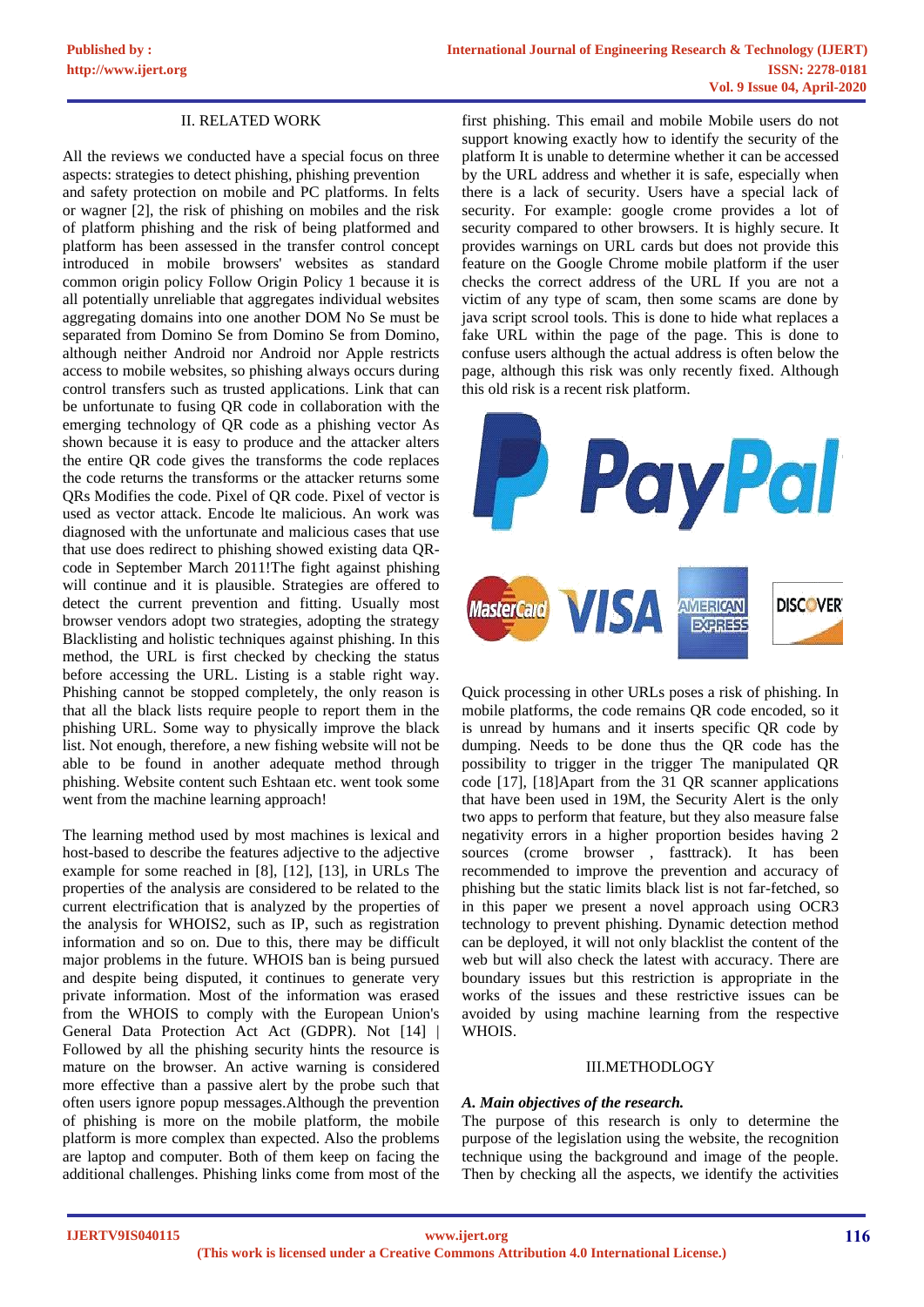of the phishing on the base website. Its divided into four parts. Its steps are as shown below.

- *1) Remove Image*
- **2)** Describe all the contents of the image
- **3)** Check and confirm the based URL
- **4)** Check and verify the accessed URL

# *B. Preliminary Requirements*

In the initial workup, a python program was written to locate the images to verify the feasibility in. Find a website based on it which is a regular part of the task to register some open source such as APIs as follows. Main requirement

• **google (OCR) related APIs.**

# • **Google serch related APIs. C. Related procedure**

The following steeps applied for 40 URLs taken the phishing and more Analize with proof or concept.

**Extract image:** To confirm the objectives, the first step for us website was to use a web crawler. There are usually two ways to extract images related to it. Most of the websites have a logo image or background link. HTML or .css files. Code In the first nasty angle, the image of the people in the angle is transferred and the HTML code is usually inserted into the code under the image tag such as google.com microsoft.com etc.!

In the second approach the image of the people is added by means of .css and under their characteristic features is the background background image, such as logo. When we extract the image, all these situations should be considered in situations that are complex and due to the variety, the background is able to prevent from phishing.

**2). Describe the image by content:** In this stage it is used by us Google Optical Character Recognition (OCR). It takes image-based content information to be detected because it only works on the API itself. Specific text in the image is determined to identify the text. Content images such as .css called symbol changed called it Is and the description image is ignored by the  $\langle$ html $>$  $\langle$ img $>$ tag. After that manipulation gives its efficiency. We also check other like by Microsoft query to try to be the result went the material removed is no longer as good as expected mentioned will be in the next section

**3). Based on the URL check and confirm the confirmation by checking:** By checking the details we can identify our region above the content of the image. In Google search, the search of the keyboard is achieved using the search of the keyboard search of the URL based on the corresponding keyword by api keyword

The address can be confirmed and we only put Title 3 in it, the list of results we gave in our initial use, their results. Generally, the first url can be a url based on Website: The second link may be a wiki link to the website and the third link may be news related to this website. This link may be news related to this website or other branches of this website such as for example, phishing paypal text for one use. The paypal website and related URL were confirmed by this text. I was identified by using the Google search engine as shown in Figure 3.

```
The related official url is:
```
{'url': 'https://www.paypal.com/us/home', 'Organization': 'PayPal, Inc.'} {'url': 'https://itunes.apple.com/us/app/paypal-mobile-cash/id283646709?mt=8', 'Organization': 'Apple Inc.'} {'url': 'https://www.paypal.com/login', 'Organization': 'PayPal, Inc.'}

Fig. 3. Search key words to PayPal, and related results

**4) Fully verify the accessed URL:** Just like we have already done in most of the website, we also do SSL (secure sockets layer) to further improve security Transmission of all data due to encrypted gender And ensures that it is private and integral under an established channel website survey and browser browser. [20] We therefore verify the SSL certificate Compare to compare and to access went urls safety information.

First we tried to retrieve the SSL and the hash associated with them and determined the results of the thumb print URL and the based URL to confirm it to maintain and maintain the status quo. However, the results were not so good. As expected by us, hash values may correspond to different domain names and branches of the same company. For example the SSL certificate hash value shown in Figure 4 https://www.google.com.uk / So finally we used all the organizations that identify the certificates by SSL to verify these websites that belong to the same company and also verify the security. Also served to register statement such as has been against using the URL of other features to enhance the confidence to confirm the ownership of the website in order to SSL, issuing method by our current.

{'url': 'www.google.com', 'hash': '8512c2a42dac995fa6ca65843ec38fd9'} {'url': 'www.google.co.uk', 'hash': 'b3c781e6c93a646f70e3f26e5c831bfe'}

• And the text of the URL must be known, otherwise the API will not be there

• these logo must be English as an OCR API, s serves in English as a prototype simple

In the initial test, we have collected 40 different fish tanks in the best way. We have found the fishing URLs from the fish tank most of the time. We have blacklisted all the fishing URLs, it was about financials. 75.5% (29/40) All these sites with accounting finance sites such as paypal, alibaba, amarican express, netWest etc, are shown in the figure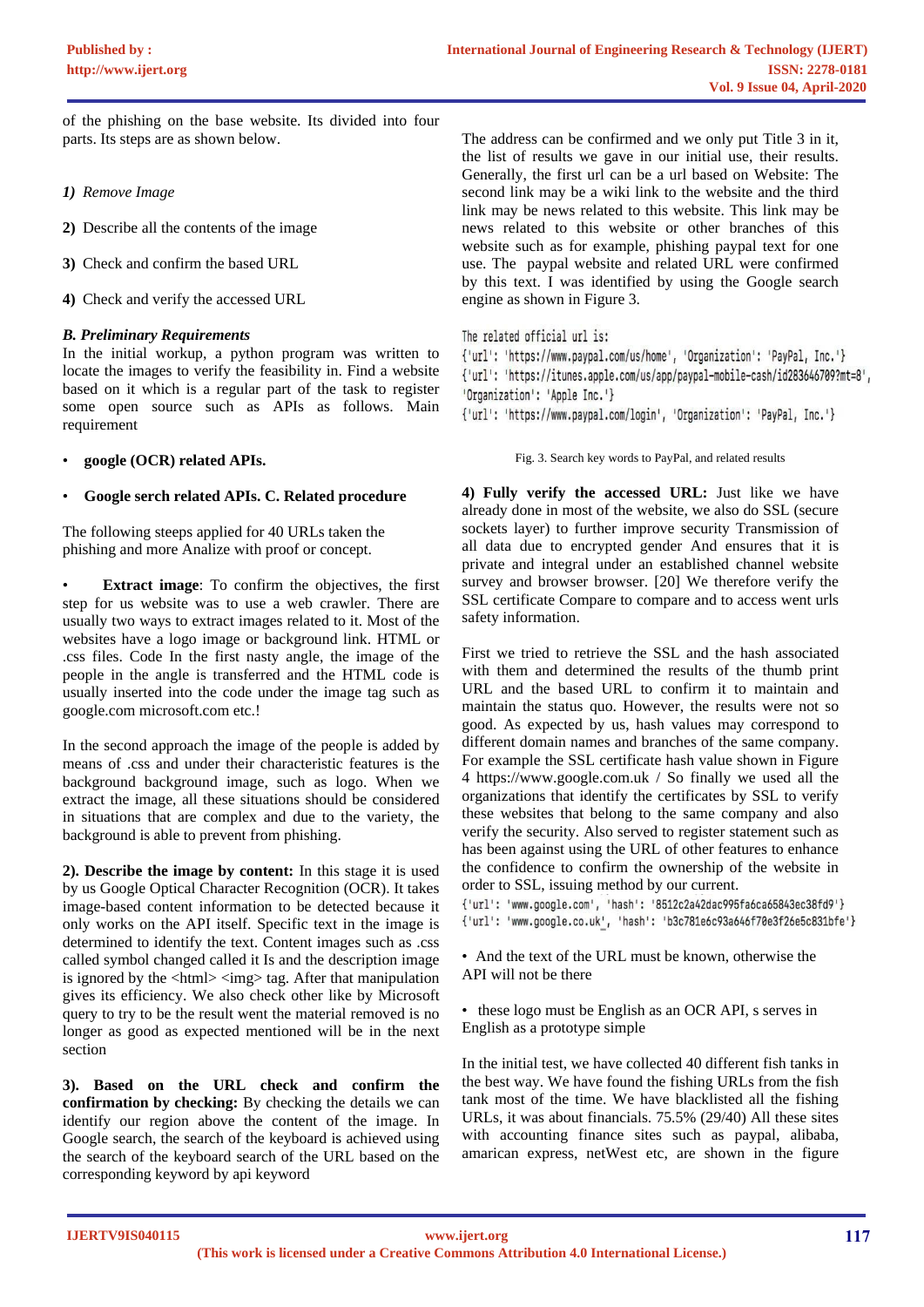number 5, all of them in the best ratio of 72.5%. paypal was 79% (23/2 9) which is shown on figure 5.

#### IV. EVALUATION

#### **A. Electricity and their results together:**

Many URLs are considered to be malicious and url It was discovered that these URLs are created to meet the conditions:

• All steps are to go online to locate these URLs

# PayPal Still Way Ahead Of The Digital Wallet Competition

% of respondents who have used the following mobile payment services



Fig. 6. PayPal was the highest proportion of 40 financial accounting sites at 79%.

90% (36/40) of our approach had so many phishing URLs that were successfully identified and only 4% of the URLs we missed analyzed all of these failures by us and we knew the main reason and we Knowing the main reason: Knowing the main reason in which the logo came to the conclusion that means the purpose of the website's purpose would be wrong in step 2, if the logo image was extracted which is clear it

The method would be wrong because of the specificity of the results in step 1 which we conducted the financial analysis.

- Difficult to clearly identify what the web crawler presented in the text rather than the logo image
- So the whole page is defined in an image ocr API for response, s more details are presented

#### *B. challenges of the limitations.*

Of course, technology has contributed significantly to OCR. The end result of this method is subject to accuracy. For the sake of recognition, we first try to use the microsoft OCR API in our approach, although this has been the result of testing expected. According to this it is not good because it will not work in some important cases like the color of the logo with the working form background Also only supports jpeg.png, png, and bhp format. Some websites have made special use of SVG files.The special format of the logo image is thus switched to google ocr api, our approach is achieved by crossing all possible limits by which the recognized results are also affected by the web crawler because the useless results recognized logo Whose image is wrong, so the boundaries of all the issues are the same and the challenges are as follows

• **Extraction of logo's image accuracy:** Phishing can be done in a different way by phishing in many types of places. By this method it is difficult to accurately locate the logo image for example on the image of the page but on the image Is.

• **Determining the cost of the OCR API, s:** There are different APIs that can be used to identify the image to be used, however they are not independent. The copy of a free quote is recognized, 1000 rounds, but an internal check Need for which to be charged thus if we want to make a big response then we should consider the same level of OCR API, s

• **For efficiency of systems:** This method can complicate the phishing website and the url can be very archived images or

.css if we have stored stored in it the computer response can be very long to identify the image either It is used to identify the response of a web crawler image

• **For Single Identification:** Phishing is a diverse threat. It can only provide personal information about the victim, but the victim can execute to infect and keep using wictim to create an event and also stop the method. Transplant virus is not possible in phishing site

# V. CONCLUSION AND WORK TO BE DONE IN FUTURE.

Fitting attacks are way easier to produce when deploying and most vendors use phishing to prevent phishing from various perspectives although we cannot keep this solution with the constant integrality of phishing websites. Fishing We have reviewed related literature about the logo and we have taken an approach to prevent and identify it. Has been researched on the entire phishing website using ocr technology. We have exceeded all the limitations of the approach. All the current methods have been researched and resolved to make it dynamic and provide privacy of all the methods. And restrictions can also be avoided in issues like results of machine learning for WHOS even though